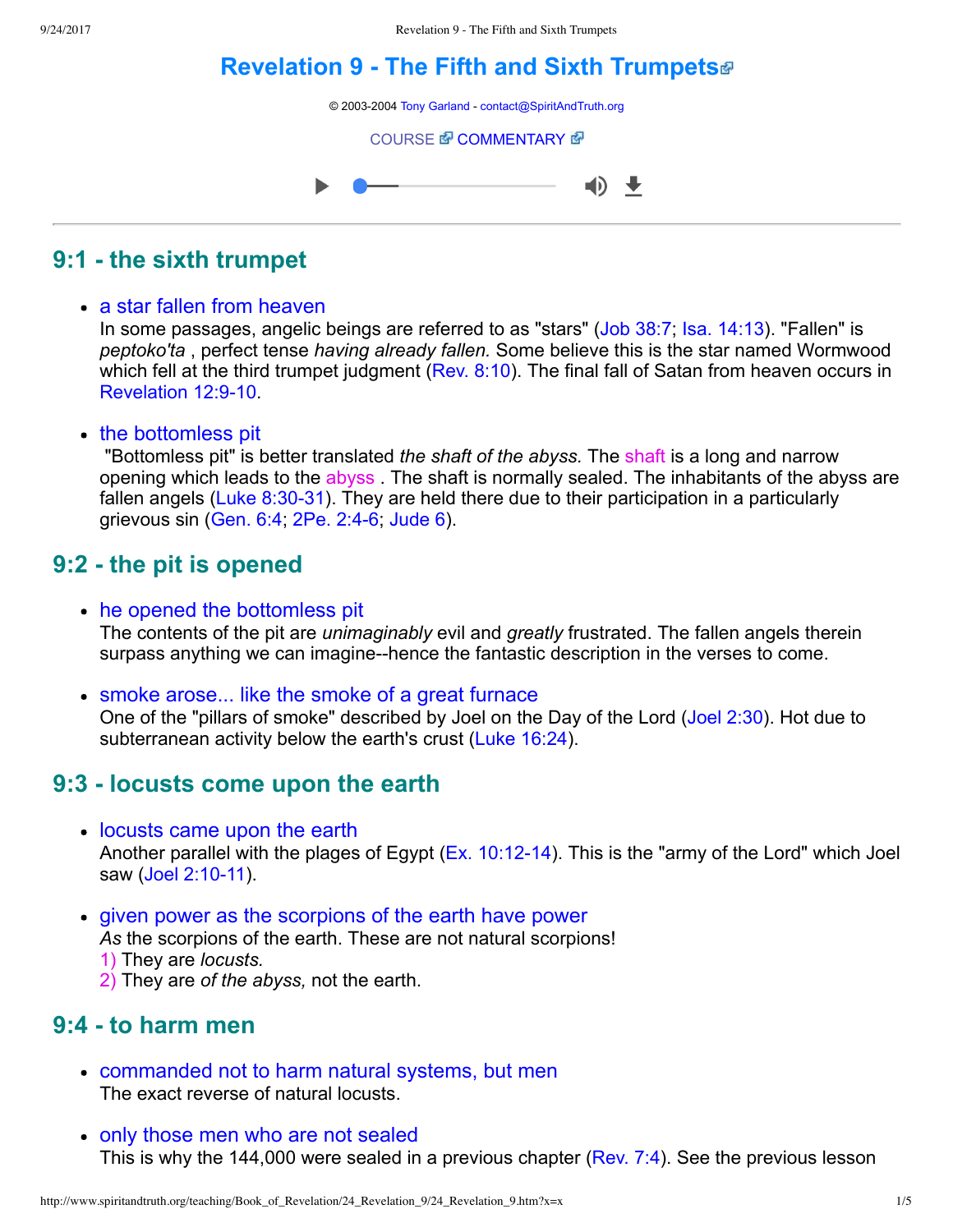on [Revelation 7](http://www.spiritandtruth.org/teaching/Book_of_Revelation/22_Revelation_7/index.htm).

## **9:5 authority to torment**

- not given authority to kill Authority is *given* from elsewhere -- by God. He is providing additional opportunity for repentance (or to demonstrate lack thereof).
- like the torment of a scorpion Both the pain of the initial sting and probably from an injected poison.

#### **9:6 men will seek death**

men will seek death

Due to intense fear and pain men will wish they were dead. "They will desire" *epithy'mesouosin* (lust after) death. But they will *ou me'* (emphatically not!) find it.

• death will flee from them

They will continually seek to die and death will continually flee. Death may be prevented by the control demons have over men by way of possession (Mark 9:20-22; Luke 8:27-29).

#### **9:7 like horses**

• shape of the locusts was like...

What John is shown exceeds anything he has seen before so he must resort to extensive simile to give the closest approximation to that which is familiar. The description is *as close as he is able to relate,* there is no indication it is intended to be interpreted symbolically. See the lesson where we discussed the [Interpretation of Symbols](http://www.spiritandtruth.org/teaching/Book_of_Revelation/07_Introduction/index.htm).

• like the appearance of horses

Joel used the same simile (Joel 2:4-5). The heads of horses and locusts are similar. The words for *locust* in German and Italian mean "hay-horse" and "little horse," respectively.

#### **9:8 hair and teeth**

• hair like a woman's hair

Elsewhere, locusts are said to be "bristling" ([Jer. 51:27\)](http://www.spiritandtruth.org/bibles/nasb/b24c051.htm#Jer._C51V27). Some suggest a reference to their antennae, but here more likely the actual hair of the demonic form.

• teeth like lion's teeth

Joel used the same simile  $(Joel 1:6-7)$ . They do not harm with their mouths--this refers to the *rapaciousness* of their destruction, in a similar way that natural locusts *devour* every green thing in their path.

### **9:9 breastplates and wings**

breastplates of iron

Refers either to actual breastplates, or to the chest region. The Greek word is *tho'rakas* from which we derive the term "thorax," used to describe that portion of the body of an insect.

• sound of wings like chariots Joel heard the same multitude [\(Joel 2:5](http://www.spiritandtruth.org/bibles/nasb/b29c002.htm#Joel_C2V5)).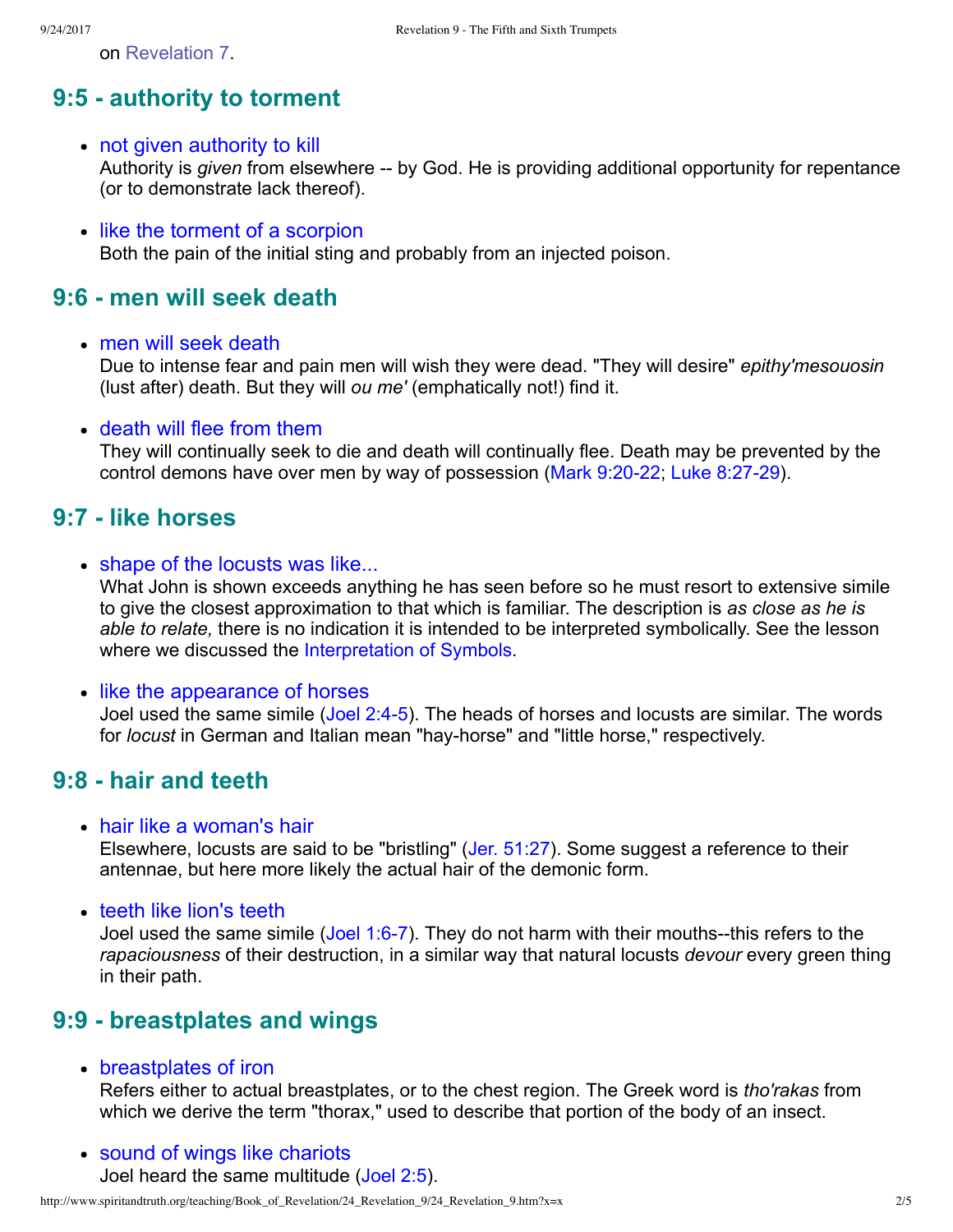## **9:10 tails like scorpions**

• stings in their tails

 "Stings" is *ke'ntra* which is also used of a pointed stick ([Acts 9:5;](http://www.spiritandtruth.org/bibles/nasb/b44c009.htm#Acts_C9V5) [Acts 26:14\)](http://www.spiritandtruth.org/bibles/nasb/b44c026.htm#Acts_C26V14) and figuratively to describe the power of death to hurt ([1Cor. 15:55](http://www.spiritandtruth.org/bibles/nasb/b46c015.htm#1Cor._C15V55)).

# **9:11 Abaddon, Apollyon**

 $\bullet$  they had a king

Natural locusts have no king [\(Pr. 30:27](http://www.spiritandtruth.org/bibles/nasb/b20c030.htm#Pr._C30V27)). This is a *demonic* horde. Their uniform advance was also noted by Joel (Joel 2:7-8).

Abaddon, Apollyon

Meaning, *destruction* and *destroyer* . Abaddon is from the Hebrew root *abd* meaning "to perish or be destroyed." Apollyon is the Greek form.

#### **9:12 one woe is past**

• one woe is past

[The judgment of the fifth trumpet is past, the first of the three woes mentioned in Revelation](http://www.spiritandtruth.org/bibles/nasb/b66c008.htm#Rev._C8V13) 8:13.

• behold, still two more woes are coming

As horrible as the first woe was, it did not result in death. The second woe (the sixth trumpet) will result in the death of one-third of mankind (Rev.  $9:13-19$ ), whereas the third woe (the seventh trumpet) includes all seven bowls of God's wrath ([Rev. 11:15;](http://www.spiritandtruth.org/bibles/nasb/b66c011.htm#Rev._C11V15) [15:7](http://www.spiritandtruth.org/bibles/nasb/b66c015.htm#Rev._C15V7); [16:24,](http://www.spiritandtruth.org/bibles/nasb/b66c016.htm#Rev._C16V2) [8](http://www.spiritandtruth.org/bibles/nasb/b66c016.htm#Rev._C16V8), [10](http://www.spiritandtruth.org/bibles/nasb/b66c016.htm#Rev._C16V10), [12](http://www.spiritandtruth.org/bibles/nasb/b66c016.htm#Rev._C16V12), [17](http://www.spiritandtruth.org/bibles/nasb/b66c016.htm#Rev._C16V17)).

# **9:13 the sixth trumpet**

- the sixth angel sounded Each judgment increases in severity. Perhaps a few repent, but most harden their hearts.
- a voice from the four horns of the golden altar

[The altar upon which the prayers of the saints were offered prior to the trumpet judgments \(Rev.](http://www.spiritandtruth.org/bibles/nasb/b66c008.htm#Rev._C8V3) 8:3-4). The next woe is in response to the previous petitions of the saints! Especially those of the [martyrs \(Rev. 6:10\). The horns of the altar symbolized mercy since they provided sanctuary \(1K.](http://www.spiritandtruth.org/bibles/nasb/b11c001.htm#1K._C1V50) 1:50-51; [1K. 2:20](http://www.spiritandtruth.org/bibles/nasb/b11c002.htm#1K._C2V20)), but now the place of mercy becomes the place of judgment!

### **9:14 four bound angels**

• release the four angels who are bound

Four especially malevolent angels who probably were involved in the same sin discussed earlier [\(Gen. 6:4](http://www.spiritandtruth.org/bibles/nasb/b01c006.htm#Gen._C6V4)). Perhaps they serve as commanders of the army we see next. These are the "ones having been bound" (perfect tense). They were bound in the past and remain bound to this moment waiting their moment of opportunity.

#### • at the great river Euphrates

The kings from the east cross the dried up Euphrates *later* at the sixth bowl judgment. Therefore, *the army here is not related to those kings.* The mention of the Euphrates here and in Revelation [16:12 is an indication that Babylon in Revelation, as elsewhere in Scripture, is the literal,](http://www.spiritandtruth.org/bibles/nasb/b66c016.htm#Rev._C16V12) historical city. Near the Euphrates is where the first lie was told, the first murder committed, the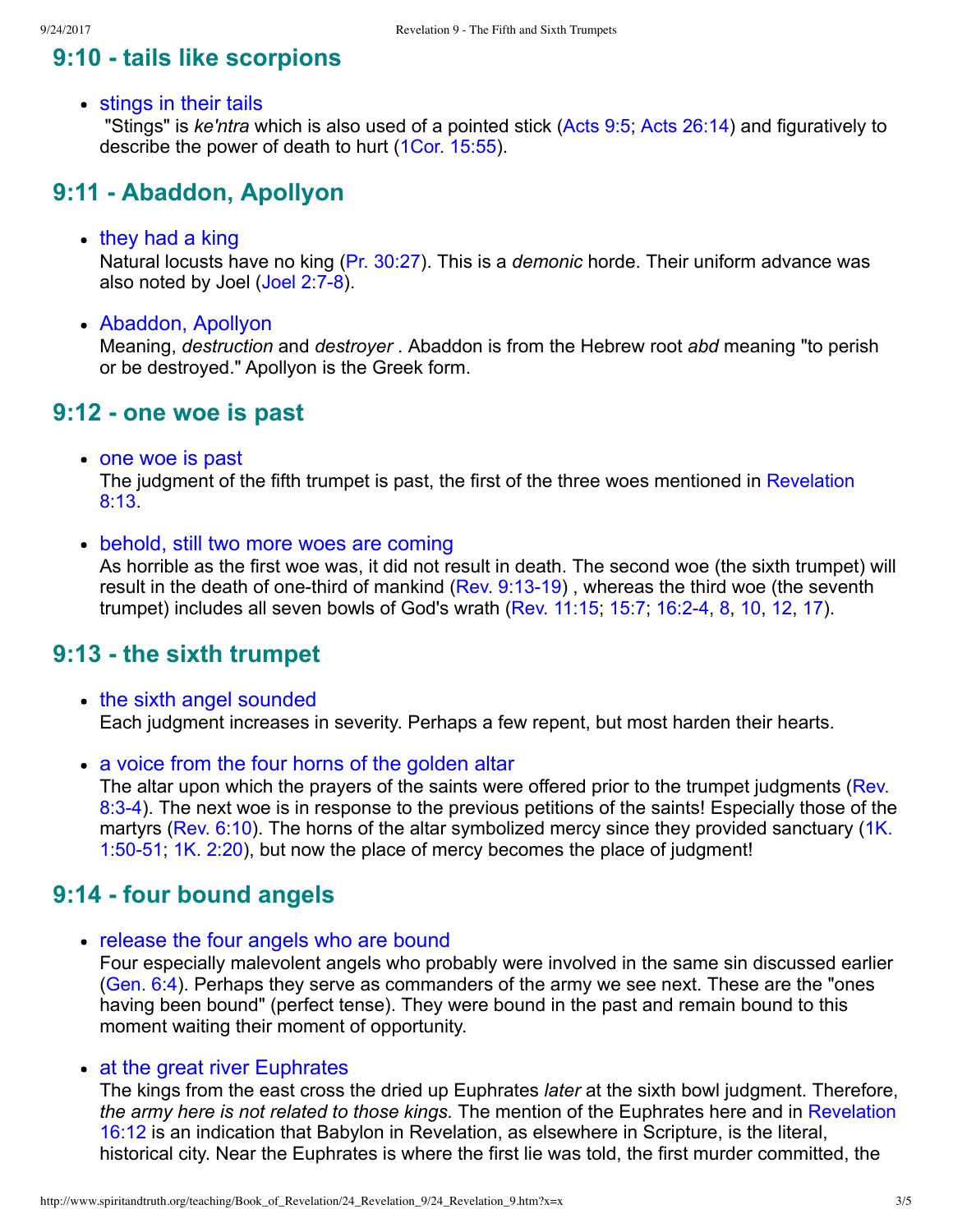tower of Babel was erected in rebellion to God, it was the location of the 70-year captivity, and will be crossed by armies *drawn* to their slaughter [\(Rev. 16:12](http://www.spiritandtruth.org/bibles/nasb/b66c016.htm#Rev._C16V12)).

#### **9:15 - one-third killed**

- prepared for the day and month and year Describes a specific *time* only known to God.
- $\bullet$  one-third of mankind killed

In the judgments of the fourth seal, one-fourth of the population perished. In this judgment, an additional one-third will perish. By the end of this judgment, *at least* half the population has been killed. This would amount to more than 3 billion if the first seal were to be opened today (December 2003). (This number would be reduced somewhat by those taken in the Rapture prior to the Tribulation.)

#### **9:16 number of the army**

two hundred million

*Dismyria'des myria'don,* literally "two myriads of myriads," a countless number ([Joel 2:2](http://www.spiritandtruth.org/bibles/nasb/b29c002.htm#Joel_C2V2)). This is not a *human army:*

- 1) They are led by four fallen angels.
- 2) Their description is too fantastic to apply to a human army.
- 3) They are innumerable.

[4\) This event cannot be connected to the sixth bowl \(Rev. 16:12\) or the invasion of Gog \(Eze.](http://www.spiritandtruth.org/bibles/nasb/b26c038.htm#Eze._C38V1)  $38-39$ ).

#### **9:1718 horses like lions**

• I saw the horses... those who sat on them

Both horses and riders, but the emphasis in the upcoming description is on the destructive power of the horses themselves. Joel saw this same horde (Joel 2:4-5).

• out of their mouths came fire, smoke, and brimstone

A similar capability to the two witnesses [\(Rev. 11:5\)](http://www.spiritandtruth.org/bibles/nasb/b66c011.htm#Rev._C11V5). Fire and brimstone are the result of God's overwhelming judgment [\(Gen. 19:24;](http://www.spiritandtruth.org/bibles/nasb/b01c019.htm#Gen._C19V24) [Deu. 29:23](http://www.spiritandtruth.org/bibles/nasb/b05c029.htm#Deu._C29V23); [Eze. 38:22](http://www.spiritandtruth.org/bibles/nasb/b26c038.htm#Eze._C38V22); [Luke 17:29;](http://www.spiritandtruth.org/bibles/nasb/b42c017.htm#Luke_C17V29) [Rev. 20:10](http://www.spiritandtruth.org/bibles/nasb/b66c020.htm#Rev._C20V10)). Joel saw this aspect of their destruction power, figurative of natural locusts, but literal in the case of this demonic horde ([Joel 2:3\)](http://www.spiritandtruth.org/bibles/nasb/b29c002.htm#Joel_C2V3).

#### **9:19 mouths and tails**

• power is in their mouth and in their tails

The mouths and tails of the *horses.* It is impossible to approach these demonic horses from either the front or the rear. Both ends are deadly..

#### **9:20 no repentance**

did not repent

Like Pharaoh in the Egyptian plagues [\(Ex. 7:13,](http://www.spiritandtruth.org/bibles/nasb/b02c007.htm#Ex._C7V13) [23](http://www.spiritandtruth.org/bibles/nasb/b02c007.htm#Ex._C7V23); [8:15](http://www.spiritandtruth.org/bibles/nasb/b02c008.htm#Ex._C8V15), etc.), the earth dwellers continue to harden their hearts.

• the works of their hands

Men's hands work for *man's will* rather than God. Apart from God, men are creative perverts,